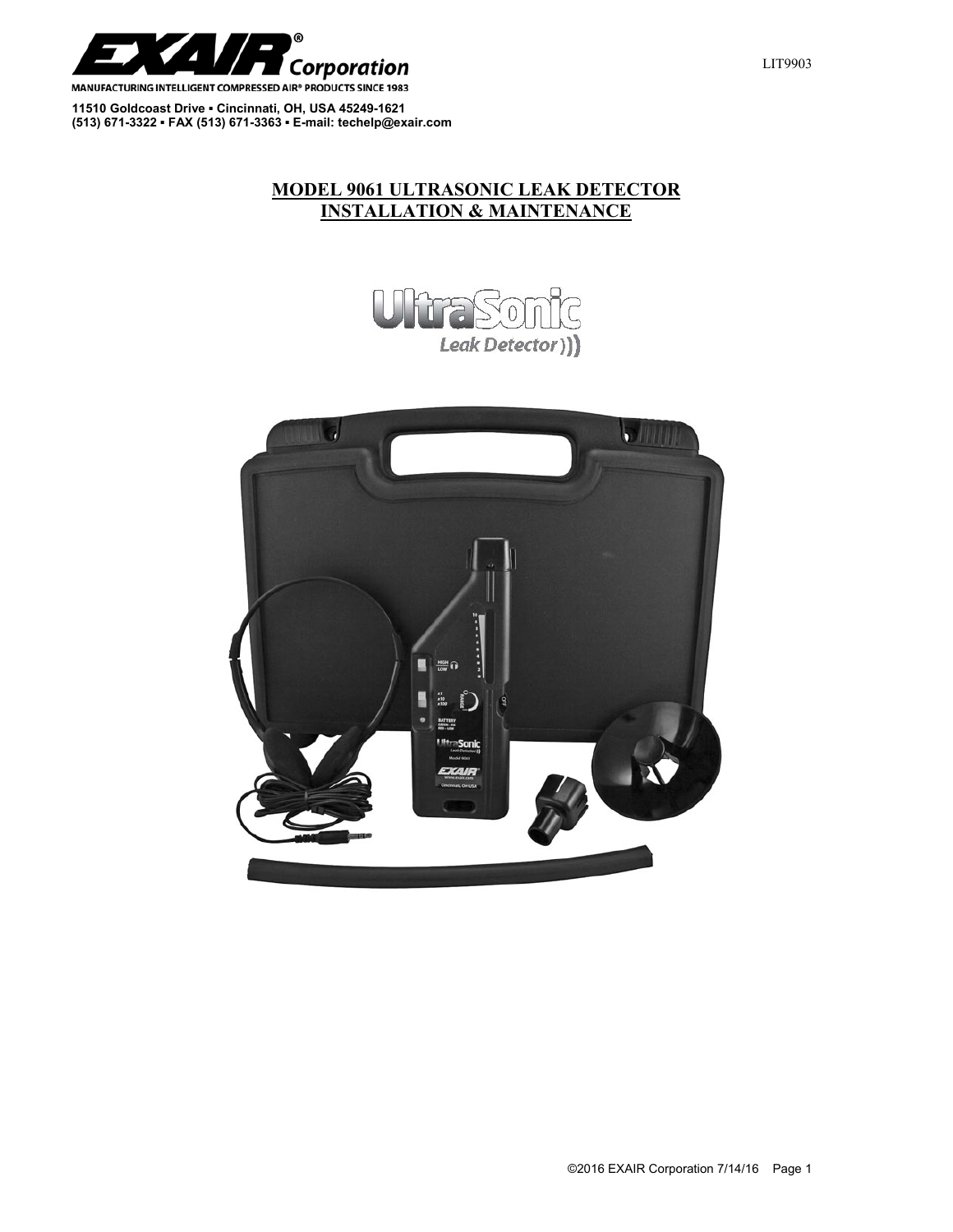## **TABLE OF CONTENTS**

## **INTRODUCTION**

## **What Is Ultrasonic Sound?**

Ultrasonic sound is a range of sound that is above the human hearing capacity. Typically, humans can hear frequencies from 20 Hz to 20 kHz, with sound from 20 kHz to 100 kHz being termed ultrasonic.

Turbulence created by air or a gas forced through a small orifice generates ultrasonic sound. Ultrasonic sound occurs when either a pressure vessel leaks to the outside atmosphere or when the atmosphere leaks into a vacuum vessel (Fig. 1).

Ultrasonic sound is very directional in nature. This directionality is used to pinpoint the exact origin of the sound source, the leak point.

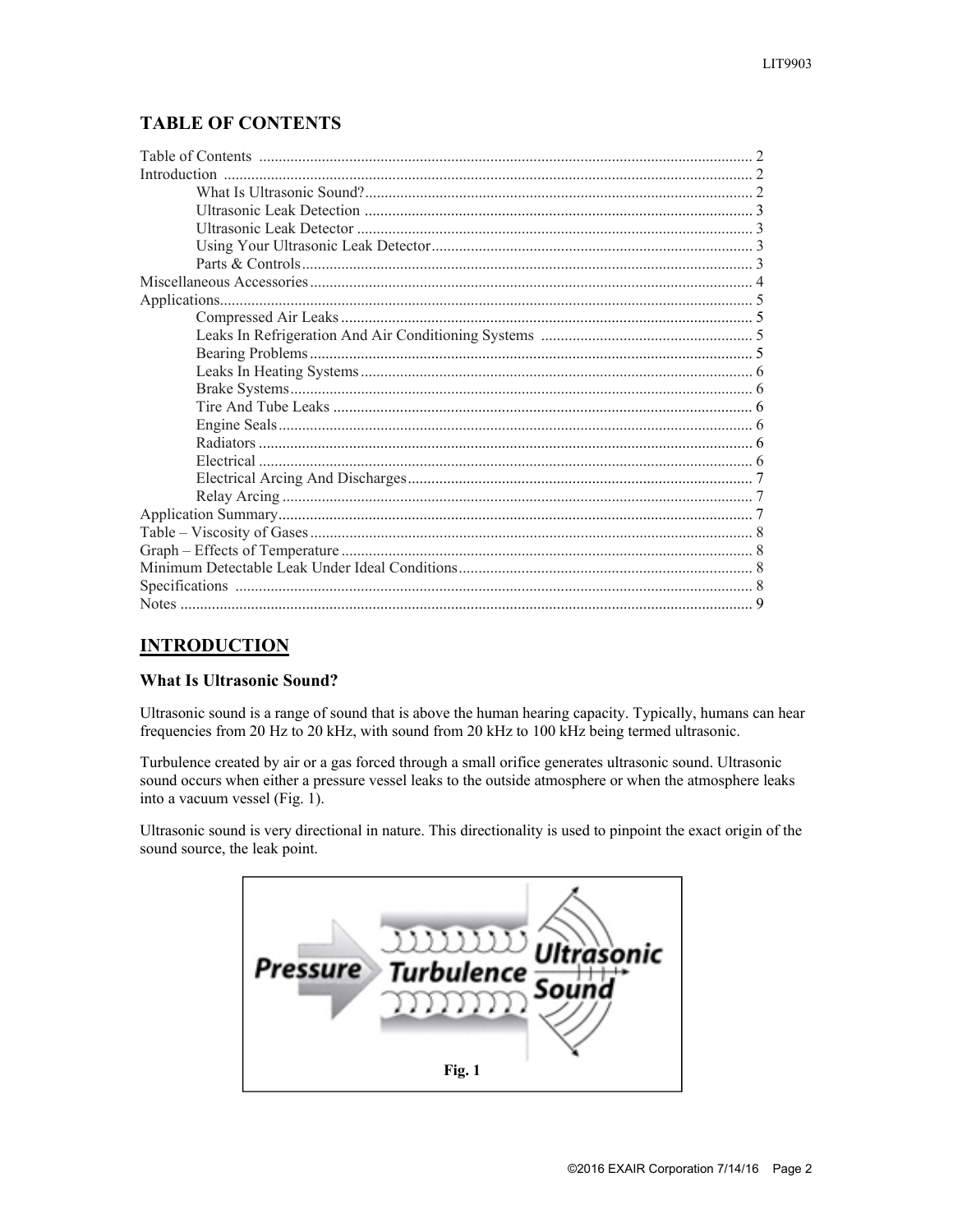#### **Ultrasonic Leak Detection**

When any gas flows through a small opening at a rate greater than  $10^{-5}$  atmospheric ML/second, the gas is generally understood to be in the viscous flow dominion. Generally, the greater the pressure difference across an opening, the greater the velocity. As the velocity increases, the frequency of the emitted ultrasonic sound will become higher. The general overall spectra of the emitted ultrasonic sound is white noise. White noise is a broad band emission of sound.

The velocity and volume of a leak are affected by the viscosity of the gas that is leaking. The higher the viscosity (or stickiness) of the gas, the less it will pass through an opening. Refer to the Table – "Viscosity of Gases" on Page 8.

#### **Ultrasonic Leak Detector**

The Model 9061 Ultrasonic Leak Detector is designed to locate the source of ultrasonic sound emissions. These ultrasonic sound emissions are converted by the Ultrasonic Leak Detector to a range that can be heard by humans. The sound generated by the unit is 32 times lower in frequency than the sound that is received.

#### **Using Your Ultrasonic Leak Detector**

1. Plug the headphone (HP-1) into the jack located on the left side of the Ultrasonic Leak Detector. Rotate the thumb wheel clockwise to turn the ULD "ON". The LED will normally be a green color. If the LED indication is red, the 9V battery must be replaced.

2. With the ULD energized, point the sensor horn in the direction where a leak is suspected. For surroundings with a high level of background noise use the Parabola (PB-1).The ULD has three sensitivity settings of X1, X10, and X100.

3. Start the unit at the highest sensitivity setting, X100. As you near the source of the leak, the LED display panel will approach its maximum level of 10 lights. The display indicator is a relative measurement only. When the LED display panel reaches 10 lights, you are at the maximum reading of the range setting. Reduce the sensitivity by turning the thumb wheel counterclockwise or select a less sensitive range.

4. Repeat until you have isolated the leak source. Lowering the sensitivity level will also verify that you have isolated the true source of the leak and not a reflection of the true source. Generally, ultrasonic sound reflections are not as strong as the true sound source.



#### PARTS & CONTROLS

- A. Sensor Horn
- B. LED Display Panel
- C. Head Phone Volume Switch
- D. Course Sensitivity Switch
- E. On/Off Thumb Wheel and Fine Sensitivity Adjust
- F. Power and Low Battery LED Indicator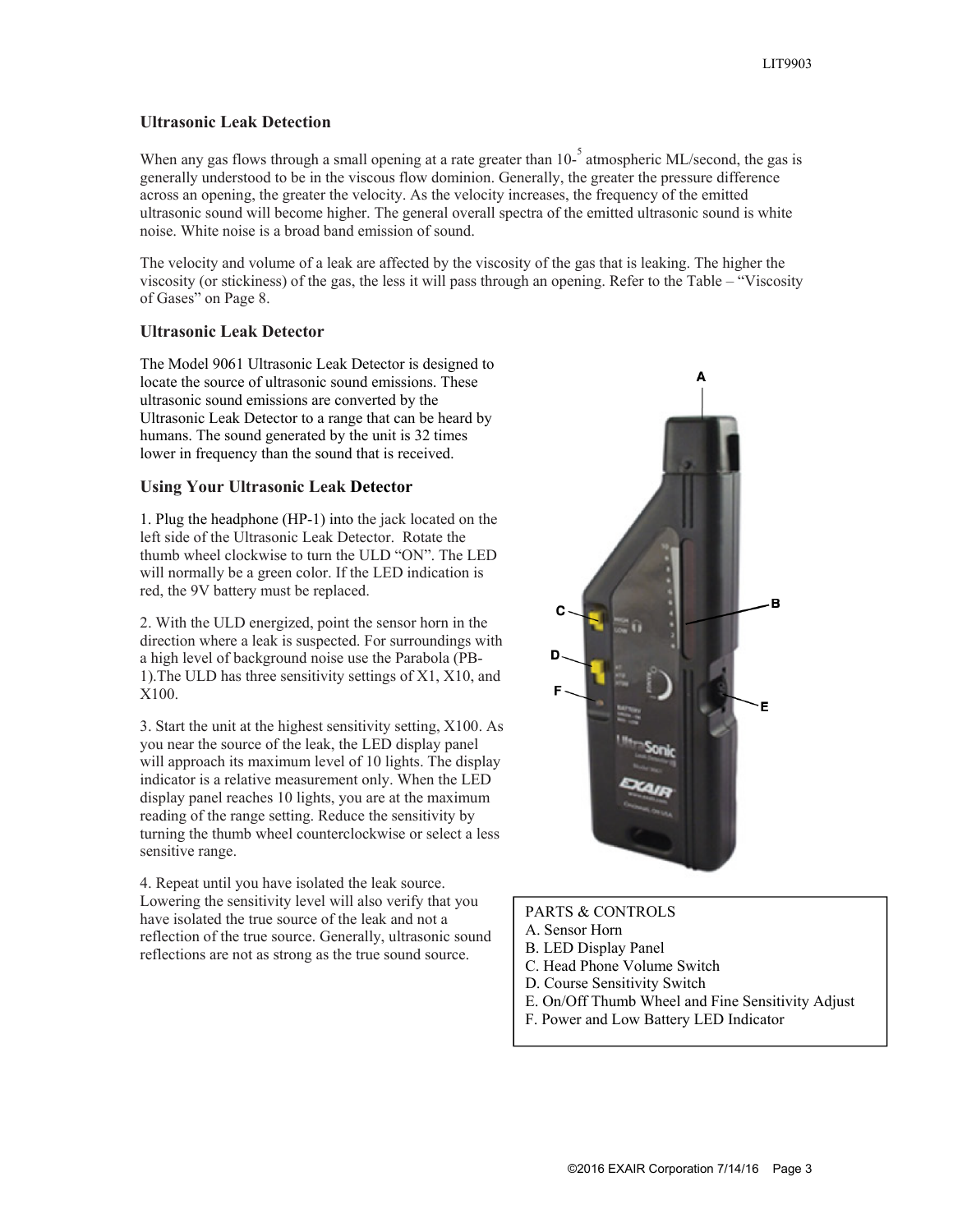## **Miscellaneous Accessories**

For cases where there is intense ultrasonic activity, you may need to further reduce the sensitivity of the instrument. You may do one of two things. First attach the Parabola (PB-1) to the sensor horn. The PB-1 will dramatically reduce the ultrasonic background noise. For further reduction, attach the TEA-1 adapter over the sensor horn and push the tubular extension (TE-2) into the adapter. These accessories can also be used to extend the sensor horn, carrying the sound from places that are too tight, too hot, or too dangerous for close human contact. For example, you should use these accessories with compressors where some fittings are close to rotating parts or hot due to compressed air.







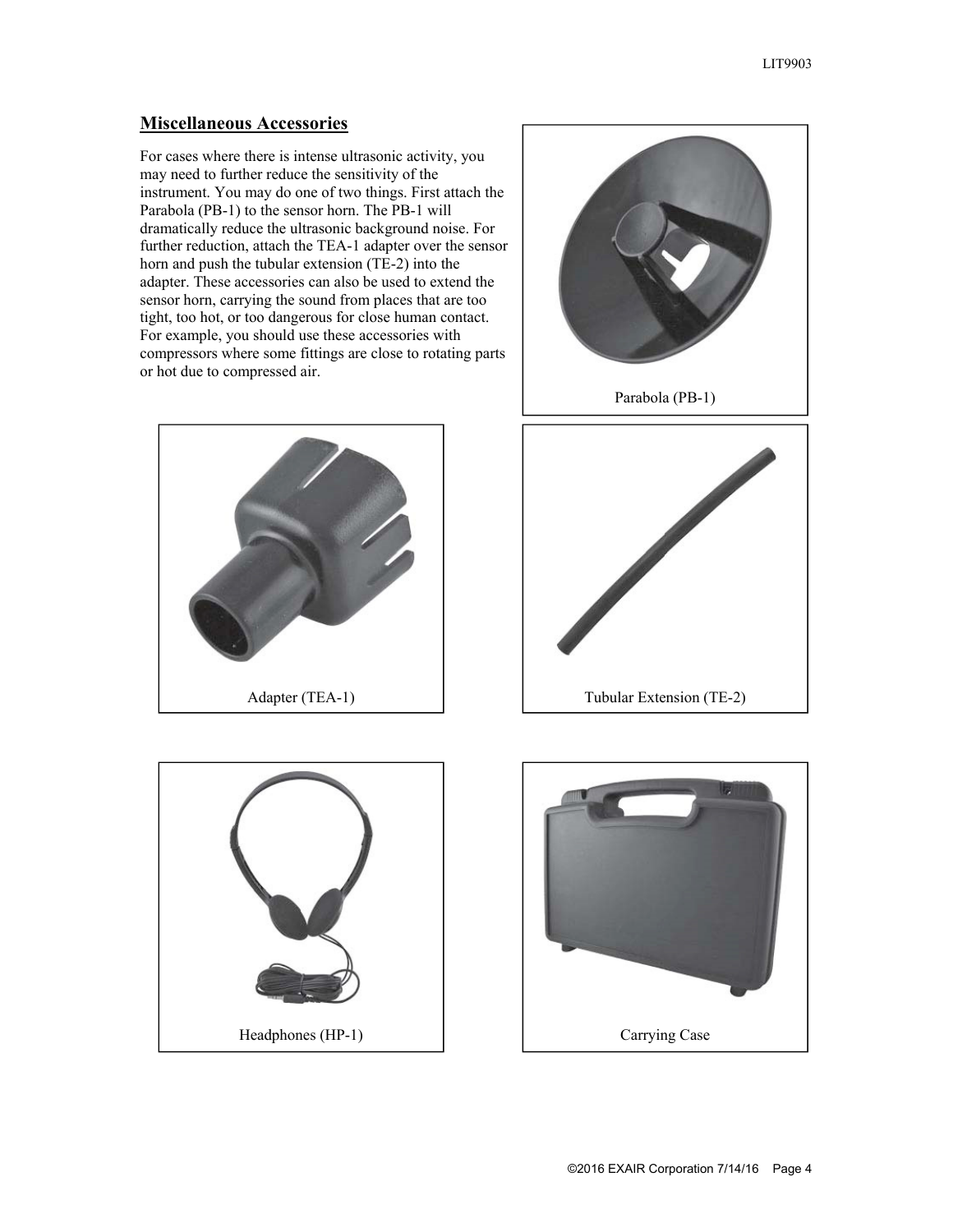#### **Applications Compressed Air Leaks**

Compressing air is an expensive operation. In large installations, the cost of a small air leak may be insignificant, but many small leaks can practically blow money into the air. Finding these small leaks is just the job for the Ultrasonic Leak Detector.

In a plant where loud noise levels often exist, it is very difficult to locate leaks by merely listening for them. Most plant noises are in the normal audio range while air escaping from a small orifice will be in the ultrasonic range. The Ultrasonic Leak Detector will ignore the background noise and detect only the ultrasonic sounds that are generated.

Often the suspected leak is in a hot area and/or close to moving parts. Under these circumstances, use the tubular extension & adapter. These accessories will help you to probe into areas that are difficult to reach and/or isolate. Refer to the previous page.

One of the most dramatic demonstrations of the capabilities of the Ultrasonic Leak Detector is finding a small leak on the discharge side of a compressor where the fitting connects to the tank. Normally this area is hot, loud, and dangerous and using soap bubbles to detect the leak in this area may not work because the water tends to evaporate faster than it can form bubbles. Use the Ultrasonic Leak Detector to find the exact location of the leak. Using the tubular extension will help determine which side of the fitting leaks the most.

Simply pointing the Ultrasonic Leak Detector at a fitting, union, or wherever a leak is suspected, makes the testing of complete installations fast, efficient, and thorough.

### **Leaks In Refrigeration And Air Conditioning Systems**

The Model 9061 Ultrasonic Leak Detector can be used to detect pressure leaks in refrigeration and air conditioning installations. Depending on the size of the leak, a system may overheat, consume abnormal amounts of energy, or release harmful refrigerants into the atmosphere. You will be able to find the location of leaks when the system is pressurized by refrigerant. This capability is impossible with conventional halogen-type leak detectors. A leak will emit an ultrasonic sound as the refrigerant escapes the unit. The Ultrasonic Leak Detector can be used to pinpoint the exact location of the leak by "homing" in on this sound.

The Ultrasonic Leak Detector is reliable when you operate it outside. A light breeze will not reduce the readings to zero as with conventional halogen detection systems.

Note: If there is significant background noise, you may need to further reduce the sensitivity of the Ultrasonic Leak Detector by using the tubular extension and adapter accessories to hear the actual leak. In very noisy environments, use the stereo headphones and Parabola (PB-1) to hear the converted ultrasonic sound.

#### **Bearing Problems**

Bearing analysis requires prior knowledge of the sound that a "healthy" bearing makes. A log that notes the date, location of the test area, sensitivity setting, and LED display panel reading should be available for regular inspection of bearings.

A bearing will emit ultrasonic sound even when it is "healthy". When the bearing system begins to deteriorate, the ultrasonic sound will change long before problems are detectable through the heat of vibration monitoring systems.

Using the Ultrasonic Leak Detector to analyze bearings on a regular basis will deter major problems. You may use the tubular extension & adapter.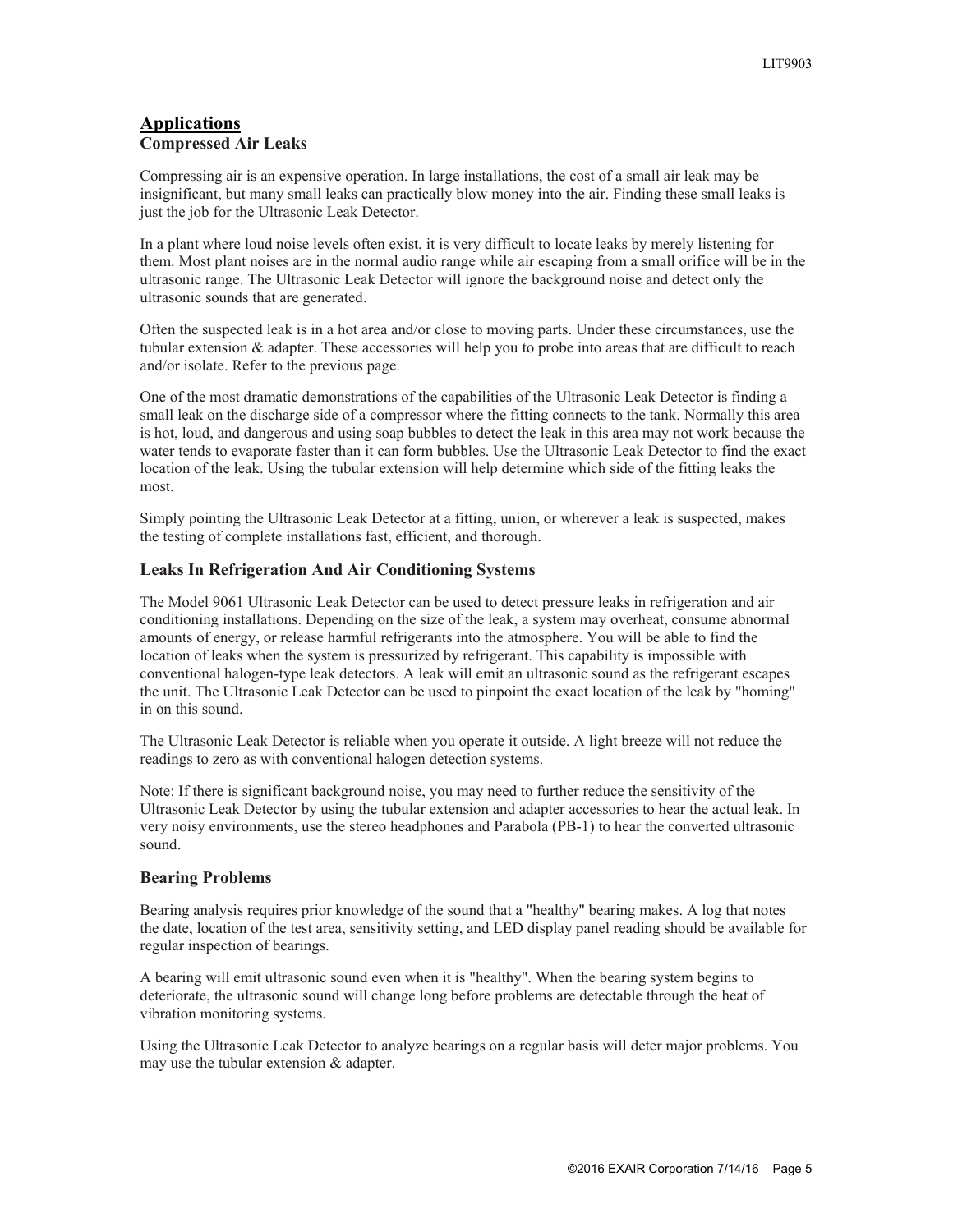#### **Leaks In Heating Systems**

The Ultrasonic Leak Detector can detect dynamic leaks in pipes and ducts.

An improperly seated valve will allow ultrasonic sound to go through any cracks or holes that exist. The Ultrasonic Leak Detector will find these leaks without the operator having to disassemble the pipe line to find the leak source.

**Note**: The ULD is not a flammable gas detector. When you suspect a flammable gas leak, contact your local public service company or fire department immediately.

#### **Brake Systems**

Air brakes in trucks can be a source of many problems. This is particularly true when a leak is small enough that it cannot be heard over the sound of a running engine, but is large enough to empty the air tanks overnight.

By tracing the air supply lines and all of its couplings, the Ultrasonic Leak Detector can accurately isolate a leak in a fraction of the time normally needed.

#### **Tire And Tube Leaks**

Tubeless tires are, for the most part, trouble-free. However, problems can occur when they leak around the rim. You can easily verify a leak around the rim without the traditional immersion rituals. Just use the Ultrasonic Leak Detector and trace it along the rim area to inspect for leaks. Remember to check the valve stem area.

The Ultrasonic Leak Detector is invaluable when you have to find a leak in a big inner tube, such as those used on trucks and tractors. To isolate a large inner tube leak, fill the tube with air and lay it flat. With the Ultrasonic Leak Detector, walk around the tube and "listen" for the leak.

#### **Engine Seals**

To check the condition of the valve seats and/or rings, the cylinder will need to be pressurized with 10 - 20 PSI of compressed air.

The tubular extension and adapter accessory will increase the efficiency of the Ultrasonic Leak Detector for this procedure (See page 4.). Remove the manifolds and be sure the cylinder being tested for tightness is at the top dead center in the compression cycle.

(**Note**: Be careful when pressurizing the cylinder. Too much air will cause the piston to move. Attach the tubular extension and adapter to the horn of the Ultrasonic Leak Detector and insert it through the head port of the valve that is being tested for compression. If the valve seal is leaking, pressurized air will escape and the Ultrasonic Leak Detector will detect the breach.)

#### **Radiators**

Radiators can be tested with the Ultrasonic Leak Detector by using air pressure instead of immersing the radiator in a water tank. Inject pressurized air into the radiator, making sure you do not exceed the pressure capacity of the radiator. By checking one area of the radiator at a time, you can detect any leaks that exist in the radiator.

#### **Electrical**

In electrical applications, the prior knowledge of the sound a healthy circuit makes is vital to make useful comparisons. Expensive equipment is not needed to check the conductivity of insulators when the Ultrasonic Leak Detector is used. In areas that are close to high voltage insulators (such as switch yards), the tubular extension and adapter is the appropriate tool to use with the ULD. This accessory is particularly useful when checking insulators because the circuit does not need to be interrupted.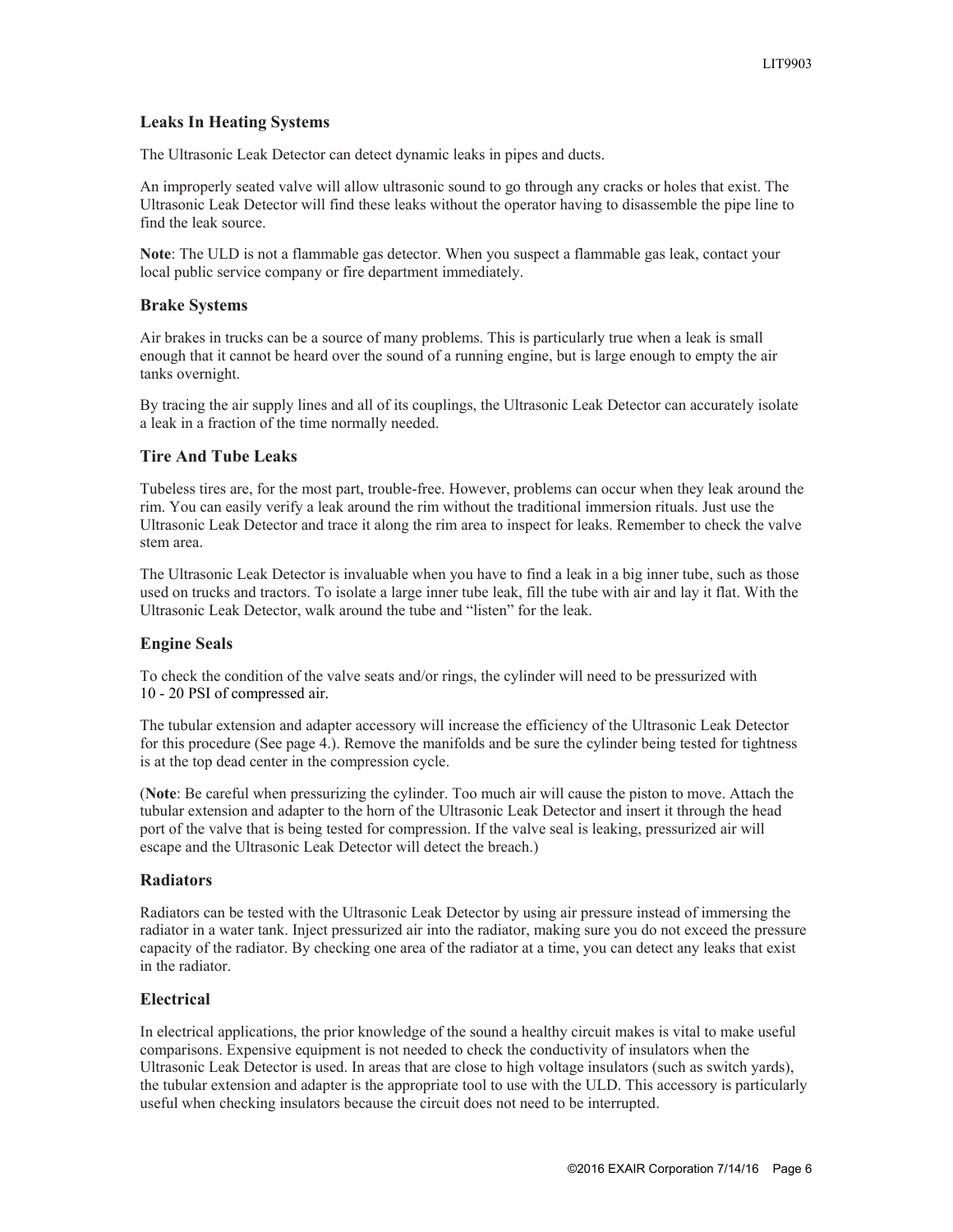#### **Electrical Arcing And Discharges**

Electric arcing and discharges can be detected with the Ultrasonic Leak Detector; however, **caution must be exercised in this environment.**

Arcing produces a high ultrasonic spectrum that is quite noisy. You will be able to detect loose connections, circuit breaker and transformer problems, high voltage corona discharge, etc.

Using the tubular extension & adapter to extend the sensor horn of the Ultrasonic Leak Detector will enable you to safely probe the suspect electrical area (Fig. 2).

#### **Relay Arcing**

Arcing in relays will reduce the life of the contact and increase its resistance. By using the Ultrasonic Leak Detector to establish the arcing level on a new relay, you will have a base range for comparing existing relay arcing.



### **Application Summary**

**Air Damper Seals -** The normal low level of air pressure will create ultrasound if there is a leak in the damper gasket.

**Circuit Breakers -** Works great for locating arcing circuit breakers. They start emitting ultrasound when there is even the slightest arcing.

**Cracked Rubber V-belts -** Any crack in a moving rubber belt will emit ultrasound when the crack passes by the pulley.

**Gas Burner Manifold Leaks -** Works great even at the typical pressure of 1.25 to 3.5 inches of water.

**Identify Conduit -** For best results, the conduit should be of 3 inch diameter or larger and should not have any wire inside.

**Refrigerant Leaks -** Detects even new refrigerants. Spray water over the area you are checking to increase the sensitivity. Minimum leaks are 120 ounces per year under ideal conditions and 0.6 ounces per year with water.

**Tire Leaks on Vehicles -** Spray water first - then you can find the smallest tire leak without removing the tire from the vehicle.

**Worn Bearing -** Use the tubular extension and adapter as a contact probe or just point and listen.

**Vehicle Exhaust Leaks -** Force compressed air into the outlet, then use the ULD to find even the smallest of leaks. This will prevent the small leak from corroding into a much larger opening later.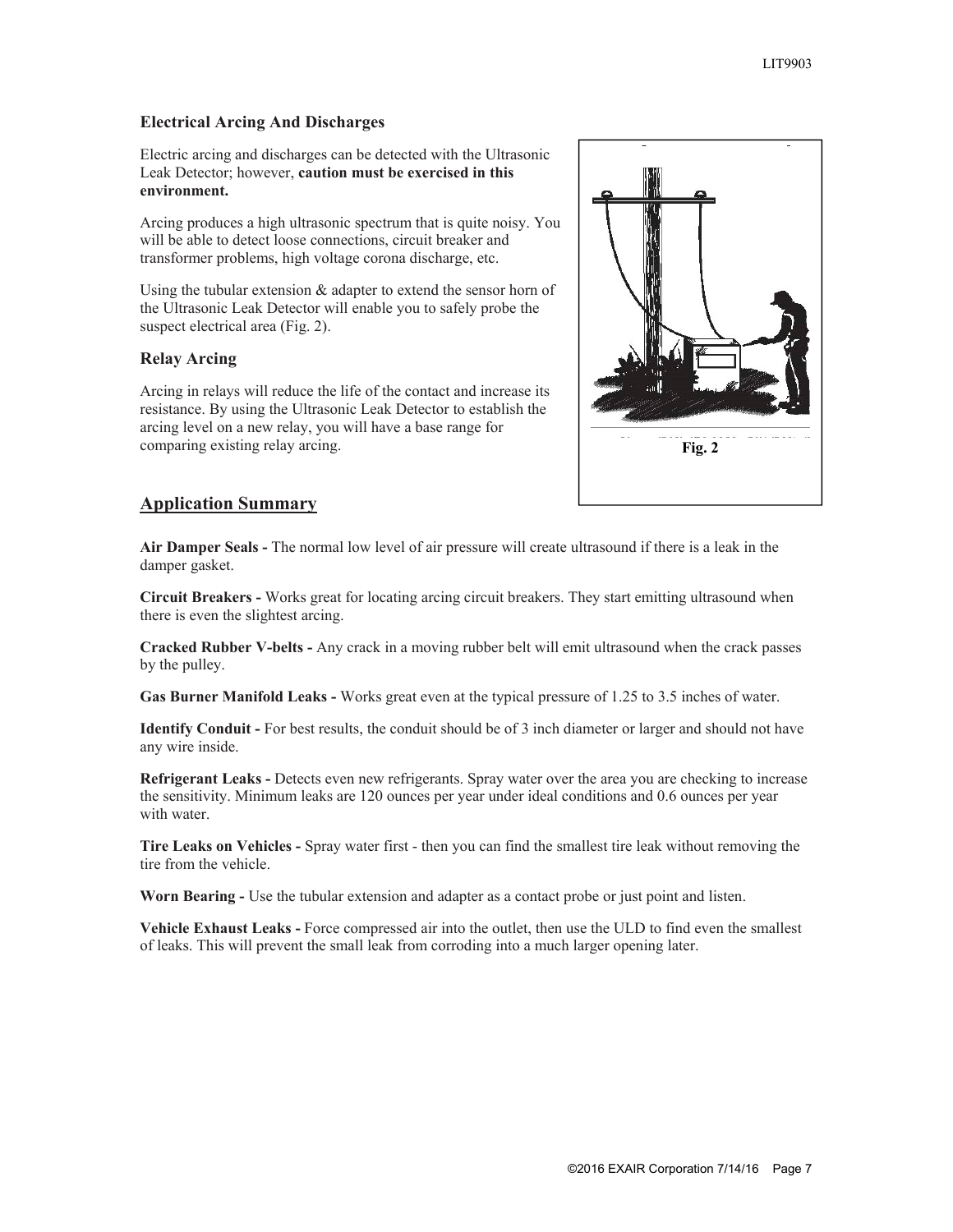**Tips for using the table to the right:** If an opening is leaking air, then that same opening will leak 56% more volume of Freon R12, and 6% less volume for helium.

#### **Minimum Detectable Leak Under Ideal Conditions**

#### **Factors Governing Detectability**

- A. Instrument Sensitivity
- B. Acoustic Frequency Range
- C. Viscosity of the Fluid
- D. Velocity of the Fluid
- E. Leak Size (0.0005 to 0.015 in.)
- F. Leak Configuration
- G. Sensor Location
- H. Sensor Type
- I. Acoustics of the Medium being used
- J. Ambient Noise Never use soap detergent solution! The multitude of
- bubbles will attenuate the ultrasound.

Source: Materials Evaluation, October 1984, "Official Journal of The American Society for Non-Destructive Testing", Gerald L. Anderson

## **Specifications**

**Operating Temperature:** 32ºF to 100ºF (OºC to 38ºC)

**Storage Temperature:**

-40ºF to 150ºF (-40ºC to 66ºC)

#### **Weight:**

 4.5 ounces (128 grams) without Battery 6.3 ounces (180 grams) with Battery

#### **Dimensions:**

 Height: 1.0 inches (25.40mm) Width: 2.5 inches (63.50mm) Length: 7.3 inches (185.40mm)

**Frequency Response:** 35kHz to 45kHz +6db

#### **Power Consumption:** 22mA at 9 Volts DC

**Green**-Good **Red**-Replace

# **Battery Life:**

 33 Hours with 9 Volt Alkaline Battery (Duracell #MN1604)

**Minimum Leak:** Performance:

See above Meets the ASTM Standard

**Battery Test: Case:**

LED Color indicator: High Impact ABS Plastic

**RoHS: EXEMPT** Control and monitoring equipment are exempt from ROHS compliance until at least 2010, when it and other exemptions will be reviewed.

| <b>VISCOSITY OF GASES</b>                         |                                  |                                       |  |
|---------------------------------------------------|----------------------------------|---------------------------------------|--|
| Gas                                               | <b>Temp</b>                      | <b>Viscosity</b><br>(micro<br>Poises) |  |
| Air                                               | $70^{\circ}$ F (21°C)            | 183                                   |  |
| Carbon<br>Dioxide                                 | 70°F (21°C)                      | 150                                   |  |
| Freon R12                                         | 70°F (21°C)                      | 117                                   |  |
| Helium                                            | $\overline{70^{\circ}F}$ (21°C)  | 194                                   |  |
| Hydrogen                                          | $70^{\circ}$ F (21 $^{\circ}$ C) | 88                                    |  |
| Hydrogen<br>Sulfide                               | 70°F (21°C)                      | 124                                   |  |
| Neon                                              | $70^{\circ}$ F (21°C)            | 311                                   |  |
| Nitrogen                                          | $70^{\circ}$ F (21°C)            | 175                                   |  |
| Oxygen                                            | $70^{\circ}$ F (21°C)            | 202                                   |  |
| Propane                                           | $70^{\circ}$ F (21°C)            | 80                                    |  |
| Water (vapor)                                     | 212°F (100°C)                    | 125                                   |  |
| Xenon                                             | $70^{\circ}$ F (21 $^{\circ}$ C) | 226                                   |  |
| From Handbook of Chemistry and Physics, Published |                                  |                                       |  |

by the Chemical Rubber Company.